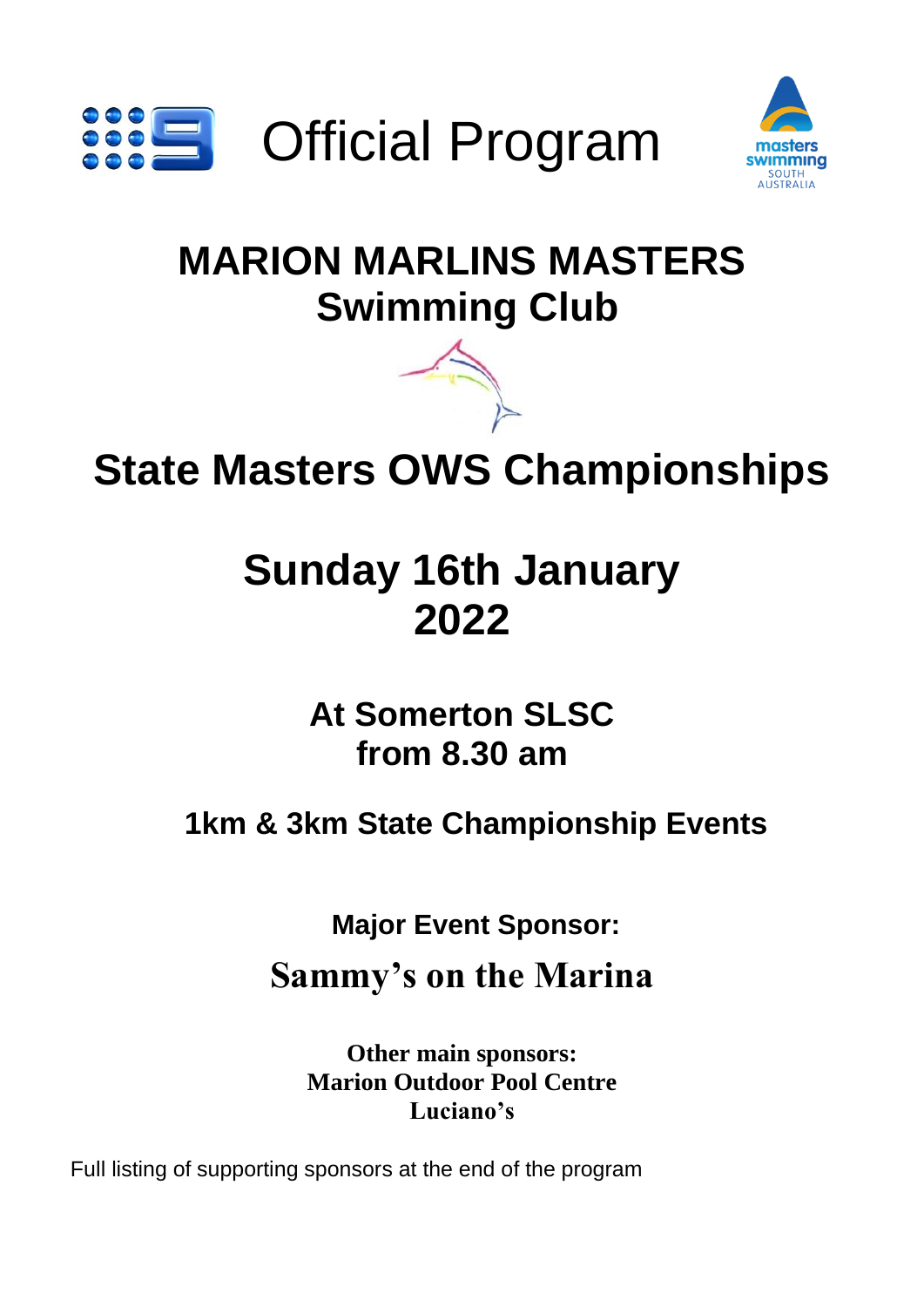# *Marion Masters Open Water Swim Principal Officials 2022*

# **Event Manager: Ben Warr**

# **Registrar / Clerk of the Course: Mike Perkins / Ben Warr**

# **Referee: Penni O'Shea**

# **Race Instructions & Conditions**

*The Committee of the Marion Marlins Masters Swimming Club has the discretion to cancel the event at any time. Details on the Refund policy can be found here:* [Masters-](https://mastersswimmingsa.org.au/wp-content/uploads/sites/12/2018/12/Masters-Swimming-SA-Refund-Policy-Final-28-August-2020.pdf)[Swimming-SA-Refund-Policy-Final-28-August-2020.pdf \(mastersswimmingsa.org.au\)](https://mastersswimmingsa.org.au/wp-content/uploads/sites/12/2018/12/Masters-Swimming-SA-Refund-Policy-Final-28-August-2020.pdf)

### **All OWS Competitors**

- Both races are open to any competitor 18 years and over.
- All entrants must complete the online entry form prior to 14 January 2022
- No entry will be accepted without payment of the entry fee.
- The Club committee reserves the right to refuse entry to any competitor at its complete discretion and will refund any entry fee paid.
- All COVID requirements must be followed to minimise the possibility of any transfer of the virus by facilitating good hygiene and maintaining social distancing.

### **Competitors in State Masters OWS Championship**

- All entrants will be eligible to win the title of Fastest Male/Female in either the 1km or 3km events.
- Only registered SA Masters Swimmers will be eligible for age group awards.

### **Registration**

- *Registration will occur adjacent to the Somerton SLSC between 8.30 am and 9.30 am.*
- Swimmers will be grouped according to their starting time as decided by the Race Director prior to the day.
- Social Distancing of 1.5m required,
- Swimmers must QR code check-in at the reception desk or complete the contact tracing record.
- Swimmers will be issued with a swim cap at registration. Swimmers will also be numbered. The swim cap must be worn throughout the race as a safety precaution.
- Please assist the race officials by wearing your cap in the marshalling area.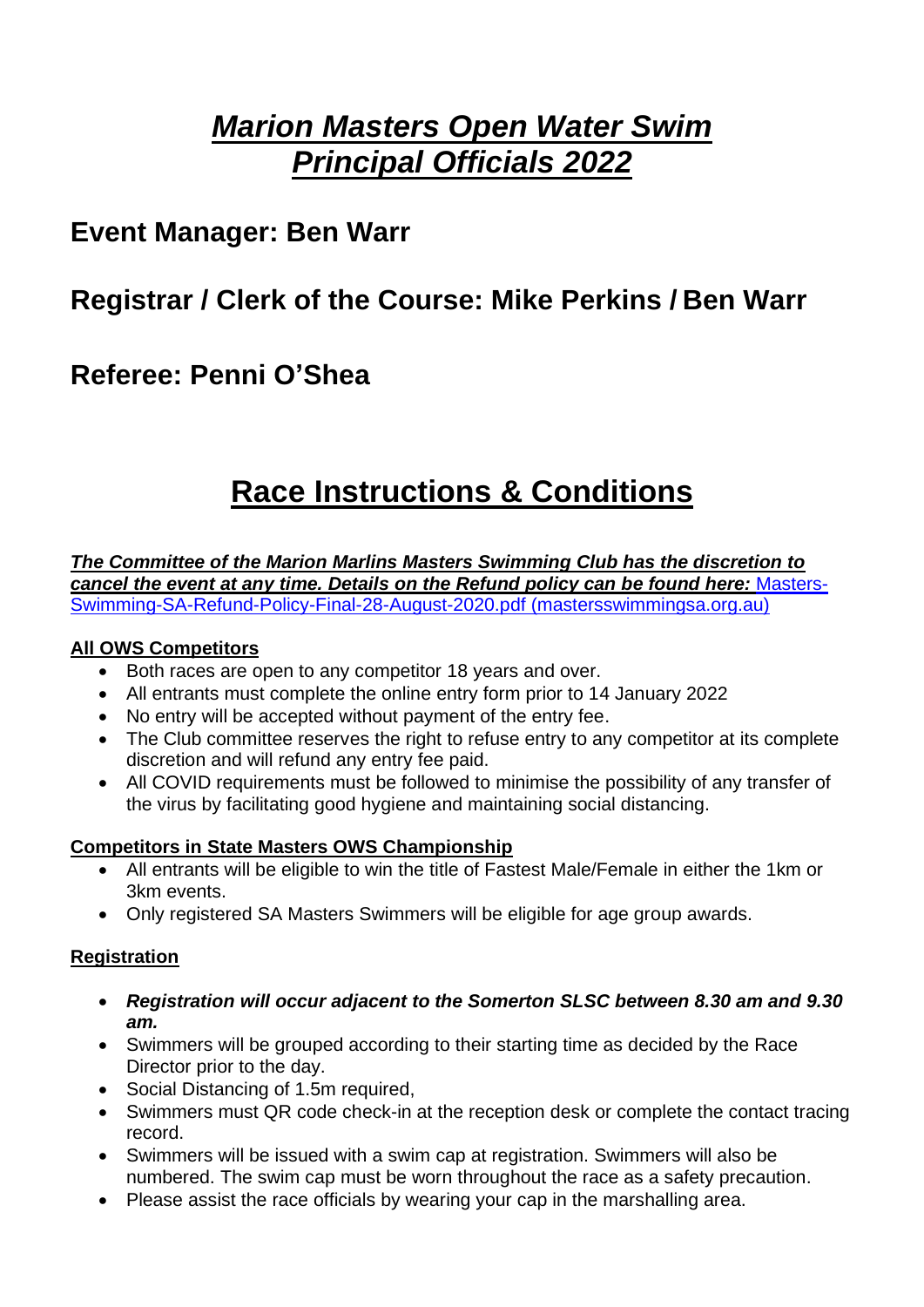## **The Start**

- The 3km OWS will commence at 10am and the 1km OWS at 10:05 am.
- Air cover is generally available from 10am onwards.
- Swimmers who cross the starting line before the sounding device is heard may be liable to disqualification.
- The Race Director may vary the start times prior to the commencement of each race.

## **The Course**

- Swimmers will be required to swim a rectangular course marked by buoys, from the beach at Somerton SLSC and return to the finish on the beach at Somerton SLSC. Swimmers in the 3km race will complete a 1000m rectangle three times and the swimmers in the 1km race will complete the same 1000m rectangle as shown on the course map.
- In the interest of your safety please swim carefully around the buoys. Course officials will be requested to warn swimmers of any potential collision.
- A map of the course is displayed at the registration area and competitors only area.

# **THE VENUE**

Event will be conducted over a 1km course for both the 1km and 3km events. The published course may be amended in length and direction by the OWS Coordinator for the safety of swimmers.

- 1. All turns or alterations of course shall be clearly indicated by large coloured buoys in contrast to local markers.
- 2. The course shall be in salt water that is subject only to minor current or tidal flow.
- 3. The course shall be safe for swimmers in that:
	- a. Sea conditions allow swimmers of all abilities to complete the event and to be sighted by surf life savers at all times. As a guideline winds exceeding 30kph if directed from the south or southwest and/or breaking waves exceeding 0.6 meters may be grounds for cancellation. There should be no strong currents or rips on the course.
	- b. There is minimal or no turbidity on the course associated with a significant rainfall event and storm water or pollutant discharge in the three days preceding the event.
	- c. The average water temperature (measured at a depth of approximately 400mm) shall not be less than 18°C.
- 4. In normal circumstances the minimum depth of water at any point on the course shall be greater than two metres.

# **PRE- RACE PREPARATION**

- 1. Following registration swimmers will be guided into a competitors-only area. To ensure social distancing spectators or members of the public will not be allowed in this area. Swimmers may leave their bags and belongings in this area.
- 2. Entrants holding a current Medicalert registration may provide their Medicalert Registration Number to the Registrar at the time of Registration.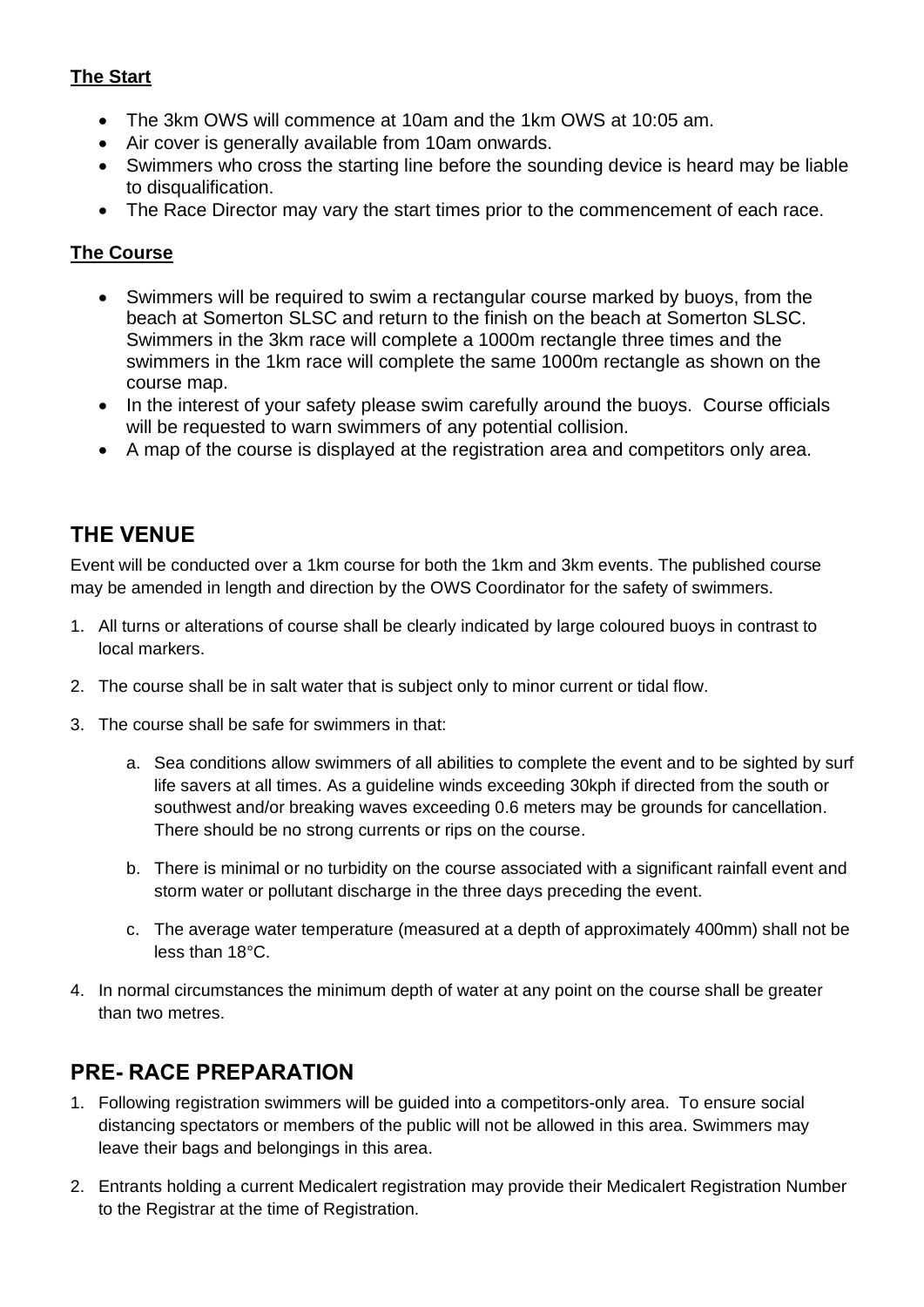- 3. Swimmers shall have their competition number clearly applied in waterproof ink on their upper back or arms, and/or displayed on swim caps. It is compulsory for all swimmers to wear highly visible coloured caps provided by the Race Organiser throughout the race.
- 4. Goggles, up to two caps, nose clip and earplugs may be used. No swimmer shall be permitted to use or wear any device that may be an aid to speed, endurance or buoyancy (wetsuits, swim fins, paddles, snorkels etc.).
- 5. The wearing of jewelry and watches except for Medic Alert supplied registration disc, is not allowed to avoid cuts and scratches to other swimmers resulting in blood in the water on the course.
- 6. Wetsuits and FINA non-compliant swimwear may be allowed at the discretion of the Event Manager, but the swimmer then becomes ineligible for prizes, trophies or championship honours. Any published results or records will clearly indicate swimmers who wore wetsuits.
- 7. Swimmers shall be allowed to use grease or other such substances providing these are not, in the opinion of the Event Manager, excessive or contravene any law.
- 8. Swimmers Entered but not Registered by the published "Close of Registration Time" on race day will be disqualified.
- 9. All swimmers Registered for the event shall attend the "Swimmer Briefing" to be held within 30 minutes of the published Race Start Time.

# **THE START**

- 1. The Marshall shall keep swimmers and officials informed of the time before the start, eg. five minutes to go, a verbal command will be given that swimmers may enter the water and move toward the Start Line. The Marshall shall then hand over to the Starter by verbal advice or prearranged signal.
- 2. The start line shall be clearly defined by removable equipment at water level, ie. *between two buoys.* With one minute to go swimmers shall assume their start positions at the start line as directed by the Starter.
- 3. The event shall start with all swimmers standing or treading water in a depth sufficient for them to commence swimming on the start signal.
- 4. The Starter shall be positioned to be clearly visible to all swimmers.
- 5. The Starter shall indicate, by a flag held upright and verbal command, when the start is imminent.
- 6. The Starter shall start the race by dropping a flag and sounding an air horn. The flag drop is the sign for the Timekeepers to start watches; the air horn is the sign for the competitors to start their race.

# **THE RACE**

- 1. All swimmers must swim freestyle where possible. Backstroke or Breaststroke kick in congested areas, (starts and turns), may be considered 'unsporting interference' and lead to disqualification.
- 2. Obstructing, interfering with or making intentional contact with another swimmer shall, if deemed by the Referee as "unsporting interference", lead to disqualification.
- 3. Swimmers shall maintain a reasonable clearance from other swimmers. At the start, finish and turns swimmers shall take every possible action to avoid contact with another swimmer.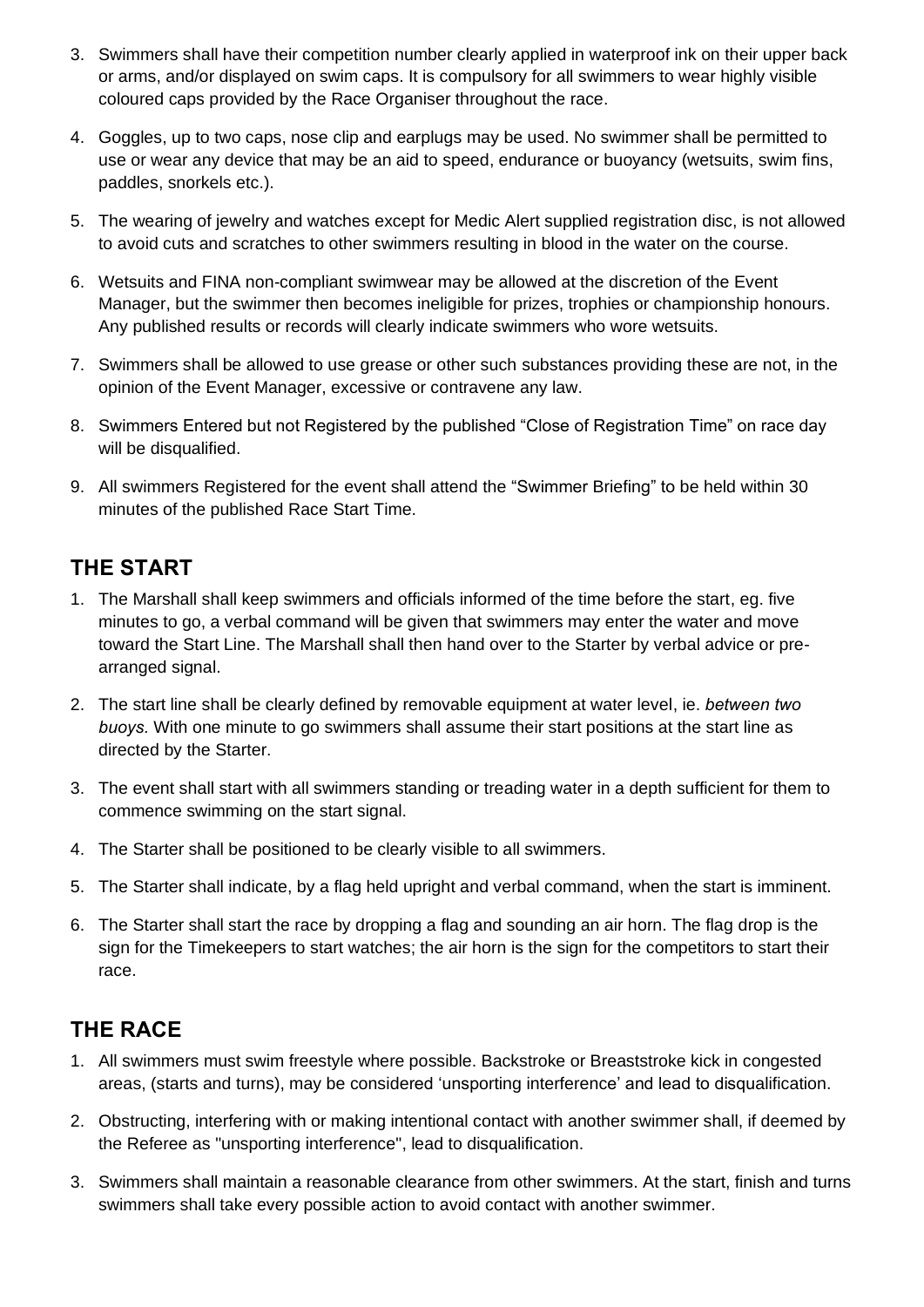- 4. Swimmers shall not receive support from any fixed or floating object and shall not be touched by an escort craft or crew therein or paddler unless the swimmer requests assistance. Such assistance shall be deemed as a Withdrawal.
- 5. The pacing of a swimmer by a craft, paddler or another person entering the water is not permitted.
- 6. If a swimmer is unable to complete the swim they shall raise their arm and wait for assistance from support craft.
- 7. A cut-off time for all events shall be determined and announced with the race details. After expiry of the designated time limit, the Event Manager may order any or all swimmers still on the course to leave the water.

# **THE FINISH OF THE RACE**

- 1. The final approach to the finish shall be clearly defined with markers of a distinctive colour.
- 2. The finish shall be a clearly defined line including the waters edge. **The race finishes when a swimmer can no longer swim and stands up to approach the finish line.**
- 3. Swimmers shall swim/walk across a defined finish line and be placed in order of finish, and or given a numbered place biscuit. If a swimmer cannot stand or walk to a finish line, they may be assisted or use a representative to collect their place biscuit to walk it to the official finish. Swimmers running past walking swimmers may be disqualified.
- 4. Swimmer shall collect their place biscuit to walk it to the official finish in the order of the swimmer's finish.

# **APPEALS**

- 1. Any swimmer disqualified by a Referee may appeal the disqualification to the Referee within 30 minutes of the last swimmer finishing.
- 2. The Event Manager and Referee must consider the appeal with the disqualified swimmer prior to any results being published.
- 3. The decision of the OWS Coordinator on any appeal including any time or place penalty or disqualification is final and no further avenues of appeal are open to a disqualified swimmer.

### **Swim Rules**

The Masters Swimming Australia *Open Water Swimming* rules and policy applies to this race. The full text can be found at;

[http://www.mastersswimming.org.au/Portals/26/Rules/MSA%20OWS%20Rules%20October%](http://www.mastersswimming.org.au/Portals/26/Rules/MSA%20OWS%20Rules%20October%202014.pdf) [202014.pdf](http://www.mastersswimming.org.au/Portals/26/Rules/MSA%20OWS%20Rules%20October%202014.pdf)

Please note in particular that;

- No extraneous aids are allowed. Goggles are allowed and recommended.
- Wet suits, if used will disqualify the swimmer from any prizes or awards.
- Swimmers will be required to have an official swim cap issued at registration which must be worn at all times.
- Race Officials reserve the right to withdraw competitors at any time preceding or during the race. The Race Officials will consider water and air temperature and weather conditions prior to each race and may vary the event accordingly.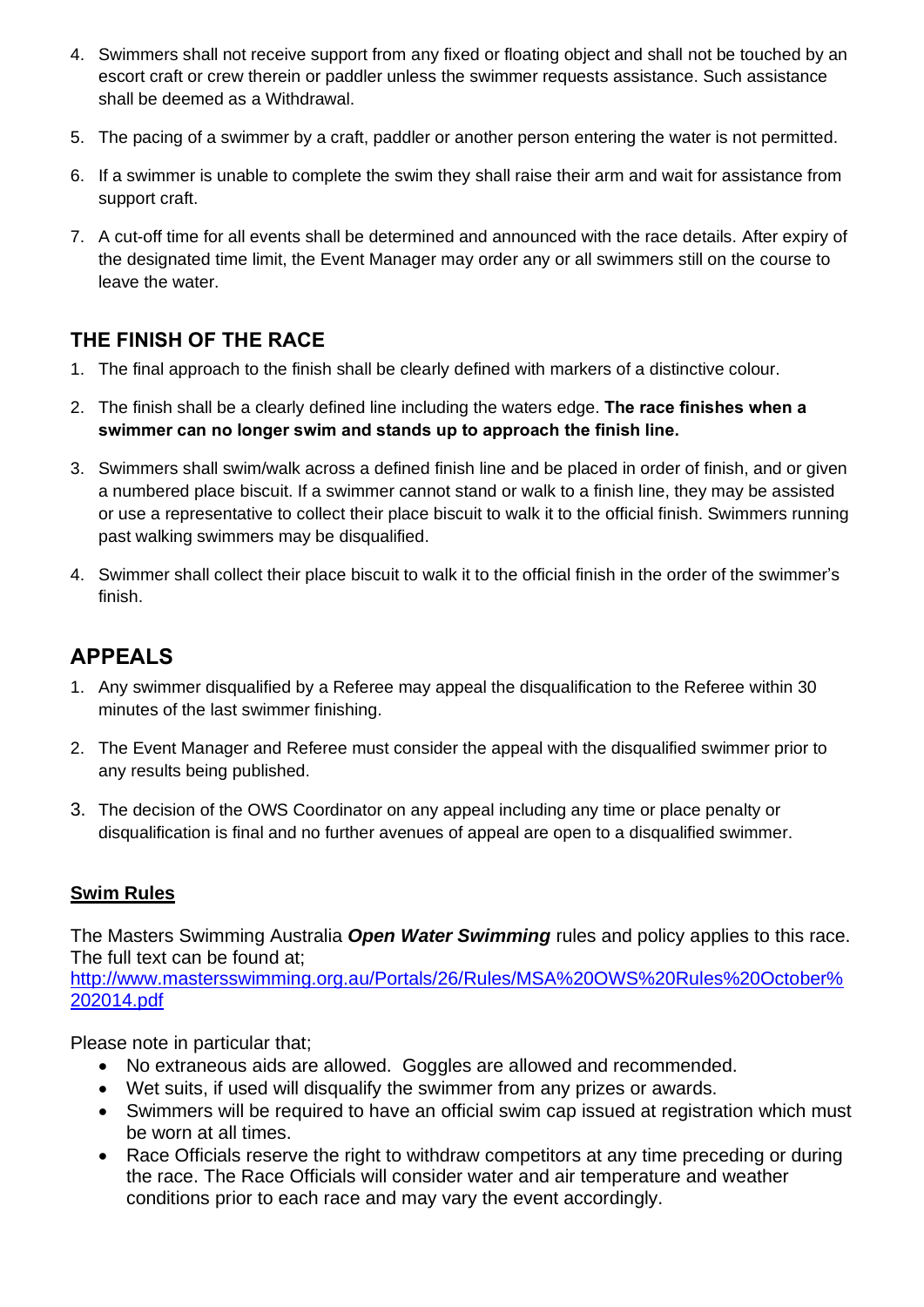- Race Officials shall have the authority to remove a competitor from the race if the competitor is judged to be physically incapable of continuing the race without the risk of injury to them or others or the time limit has, or will, expire.
- A spirit of friendly competition should be maintained throughout the race. Any unsportsman like conduct will be grounds for immediate disqualification.
- Decisions of the Race Officials are final and are not subject to appeal.
- Water cover personnel are considered as Race Officials.

## **Time Limits**

- There will be time limits applied to all races for safety reasons:
	- 3 km 90 mins
	- 1 km  $-$  40 mins
- Swimmers may be asked to withdraw from a race if it becomes evident to the Race Officials that a competitor is unlikely to complete the race within the time limit set.

## **Safety**

- To ensure the safety of all swimmers, the Race organisers have engaged the Somerton SLSC to maintain a high presence in the water. If you require help do not hesitate to call on safety personnel – ski, rescue board or power boat by raising your arm.
- You must leave the water if requested by any official or if a shark warning (siren or other signal) is given.
- The Race Officials may determine that a competitor should be asked to leave the water if they are of the opinion that the competitor's safety is at risk. This decision is at the complete discretion of the Race Officials who may consider all factors including the water temperature and the condition of the competitor.
- A medical officer will be present in the Somerton Patrol tent.

### **The Finish**

- All competitors must proceed across the finish line, which will be located at the water's edge. As soon as you cross the finish line your time will be recorded.
- Please place your swimming cap in the bin provided just near the competitors' area.

### **Non- Finishers**

• All registered competitors who fail to complete the course for any reason are required to notify the recorders at the finish line.

### **Results and Prizes**

- Your final position will then be determined by the official timekeeper. Official results will be announced at the presentation ceremony in the Somerton SLSC at approximately 12.30pm.
- Prizes will be awarded to the first 3 males and females in each race. Age Group prizes will also be awarded.
- Any swimmer may wear a wetsuit or non-FINA approved suit but will not receive an official placing or be eligible for an award or prize.
- Numerous door prizes will be awarded to competitors during the presentation ceremony.

### **State Masters OWS Championships**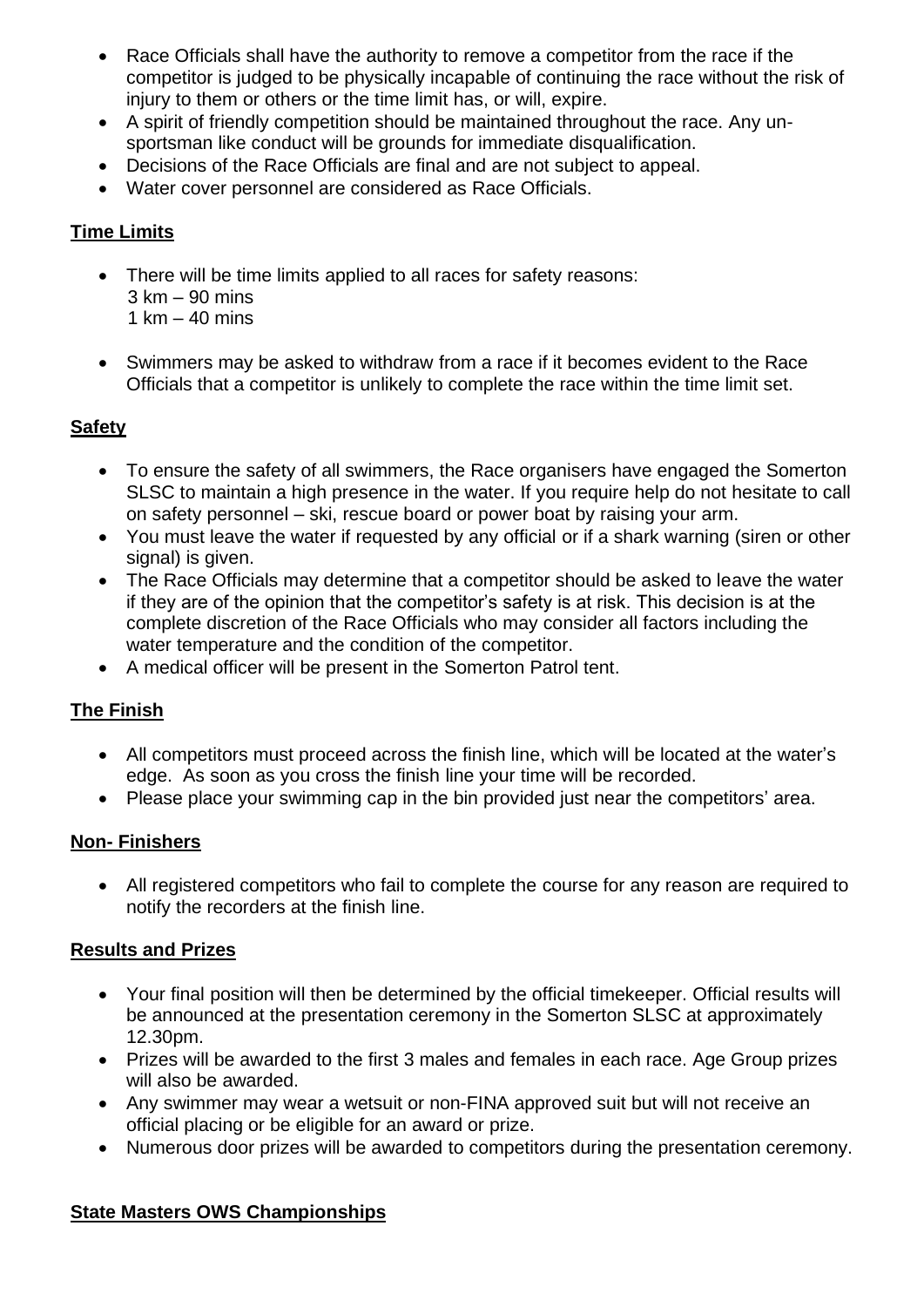- Placings in the 1km and 3km events will be determined in 5-year age groups (Male & Female) in accordance with MSSA policy and the first three place winners in each group will be recognised.
- Results in both the1km and 3km OWS will be used to determine the 2022 Club Champions (Total Points and Points/Swimmer).

## **10 Year Award**

• The Club recognises long time supporters of the Marion OWS. From the records held by the organisers those competitors who have completed 10 or 20 events up to and including the 2022 event will receive an award at the presentation ceremony.

## **With thanks to our sponsors:**

| Sammy's on the<br><b>Marina</b>             | 83768211  | $\sqrt{4}$ mm $\sqrt{2}$ |
|---------------------------------------------|-----------|--------------------------|
| <b>Marion Outdoor</b><br><b>Pool Centre</b> | 8276 4939 | CITY OF<br><b>MARION</b> |
| Mediterranean Café<br>Ristorante            | 8295 8333 | Mediterranean            |
| <b>Café Finniss</b>                         | 8829 7878 | FINNISS                  |
| Hogs' Breath Cafe                           | 8376 7713 |                          |
| The Oyster Bar                              | 8376 3100 | OYSTER<br>bar            |
| <b>Burganomix</b>                           | 7226 3730 |                          |
| <b>Estia</b>                                | 8353 2875 |                          |
| <b>Carbone's Seafood &amp; Grill</b>        | 83768333  | seafood &                |
| Mamma Carmela                               | 8295 4477 | Cafe Pizzeria Est. 1974  |
| <b>Seafire on the Marina</b>                | 8350 9574 | <b>SEAFIRE</b>           |
| <b>Sunset Bar</b>                           | 8350 0091 |                          |
| <b>Watermark Glenelg</b>                    | 8294 2300 | $H_{\rm atenna}$         |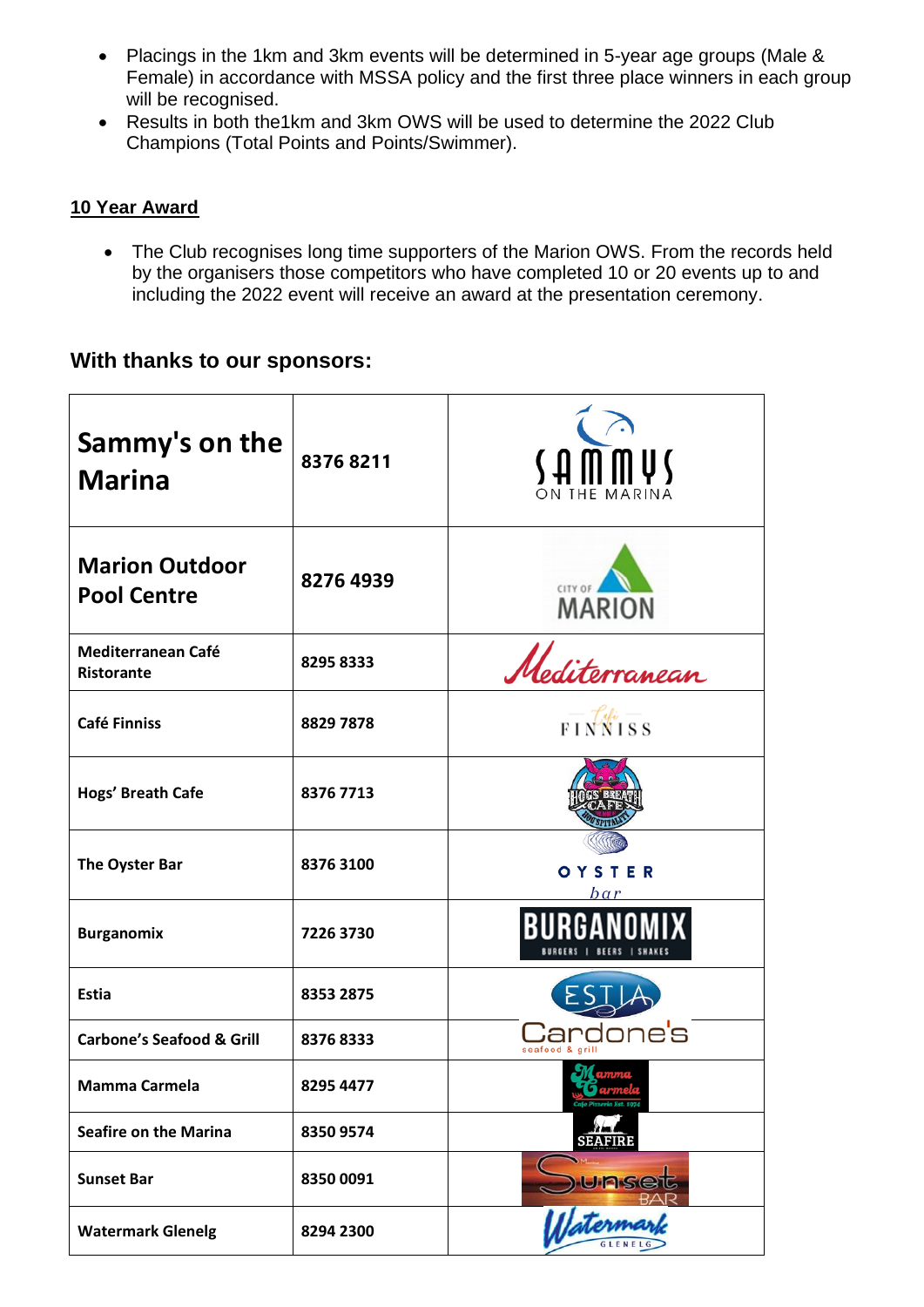| <b>Tomiko Japanese Steak</b><br>House | 8295 5995 | 富子<br><b>TOMIKO</b>                                  |
|---------------------------------------|-----------|------------------------------------------------------|
| The Warf                              | 8376 6266 | th e<br>Whart                                        |
| <b>Ramsgate Hotel</b>                 | 8356 5411 | 6<br><b>RAMSGATE</b><br>$0$ T E L<br><b>EST 1897</b> |
| <b>Chalkers</b>                       | 83760202  |                                                      |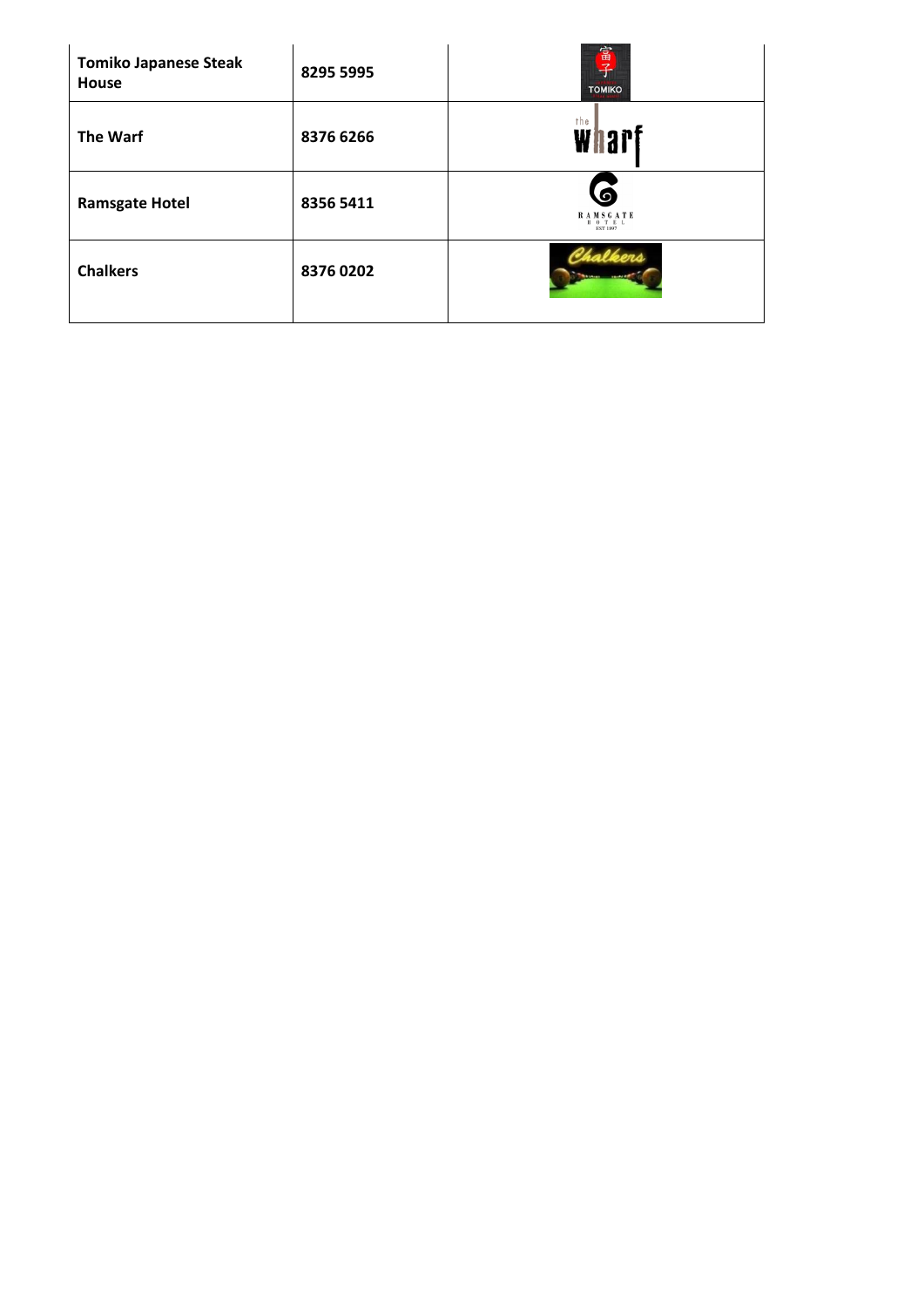|                           |                               | <b>SA State Masters Championships -Overall Winners</b>                          |                          |  |  |  |  |
|---------------------------|-------------------------------|---------------------------------------------------------------------------------|--------------------------|--|--|--|--|
|                           |                               |                                                                                 |                          |  |  |  |  |
| <b>3km Fastest Female</b> |                               |                                                                                 |                          |  |  |  |  |
|                           | Year State Champion           | 1st Runner-up                                                                   | 2nd Runner-up            |  |  |  |  |
|                           | 2012 Steph Palmer-White (SAM) | Joanne Sutcliffe (SHB)                                                          | Sharon Beaver (SHB)      |  |  |  |  |
|                           | 2013 Steph Palmer-White (SAM) | Leila Nazimi (SHB)                                                              | Cassie Lindsay (SAT)     |  |  |  |  |
|                           | 2014 Leila Nazimi (SHB)       | Cassie Lindsay (SAT)                                                            | Julie Astley (SMR)       |  |  |  |  |
|                           | 2015 Leila Nazimi (SHB)       | Steph Palmer-White (SAM)                                                        | Georgy Falster (SMR)     |  |  |  |  |
|                           | 2016 Georgy Falster (SMR)     | Steph Palmer-White (SAM)                                                        | Cassie Lindsay (SAT)     |  |  |  |  |
|                           | 2017 Cassie Lindsay (SAT)     | Steph Palmer-White (SAM)                                                        | Ahlanna Hayes (SAT)      |  |  |  |  |
|                           | 2018 Leila Nazimi (SHB)       | Steph Palmer-White (SAM)                                                        | Josephine Varney (SHB)   |  |  |  |  |
|                           | 2019 Steph Palmer-White (SAM) | Cassie Lindsay (SAT)                                                            | Madeleine Wood           |  |  |  |  |
|                           | 2020 Leila Nazimi (SHB)       | Lauren Christian                                                                | Sharon Beaver (SHB)      |  |  |  |  |
|                           | 2021 Leila Nazimi (SHB)       | Eve Caton                                                                       | Cassie Lindsay           |  |  |  |  |
|                           |                               |                                                                                 |                          |  |  |  |  |
|                           |                               | <b>3km Fastest Male</b>                                                         |                          |  |  |  |  |
|                           | Year State Champion           | 1st Runner-up                                                                   | 2nd Runner-up            |  |  |  |  |
|                           | 2012 Mark Smedley (SAM)       | Ian Young (SMR)                                                                 | Grant Simpson (SHB)      |  |  |  |  |
|                           | 2013 Craig Jones (STT)        | Ian Young (SMR)                                                                 | Grant Simpson (SHB)      |  |  |  |  |
|                           | 2014 James Fennel             | Damion Burrage (SAM)                                                            | Michael Carter (SAM)     |  |  |  |  |
|                           | 2015   Michael Carter (SAM)   | Tom Currie (SAM)                                                                | Ian Young (SMR)          |  |  |  |  |
|                           | 2016 Garth Tierney (SHB)      | Simon Mulligan (SMR)                                                            | Ian Young (SMR)          |  |  |  |  |
|                           | 2017 Grant Simpson (SHB)      | Chris Velliaris (SWD)                                                           | Paul White (SAT)         |  |  |  |  |
|                           | 2018 Grant Simpson (SHB)      | Chris Velliaris (SWD)                                                           | Simon Mulligan (SMR)     |  |  |  |  |
|                           | 2019 Mark Preiss (SAO)        | Simon Mulligan (SMR)                                                            | Chris Velliaris (SWD)    |  |  |  |  |
|                           | 2020 Sam Tebeck               | Simon Mulligan (SMR)                                                            | Scott Goldie (SAM)       |  |  |  |  |
|                           | 2021 Christopher Deegan       | <b>Justin Clark</b>                                                             | Scott Goldie (SAM)       |  |  |  |  |
|                           |                               |                                                                                 |                          |  |  |  |  |
|                           |                               |                                                                                 |                          |  |  |  |  |
|                           |                               | <b>1km Fastest Female</b>                                                       |                          |  |  |  |  |
|                           | Year State Champion           | 1st Runner-up                                                                   | 2nd Runner-up            |  |  |  |  |
|                           | 2015 Sharon Beaver (SAM)      | Joanne Sutcliffe (SHB)                                                          | Robyn Falster (SMR)      |  |  |  |  |
|                           | 2016 Leila Nazimi (SHB)       | Sharon Beaver (SAM)                                                             | Natalie Hann (SAT)       |  |  |  |  |
|                           | 2017 Joanne Sutcliffe (SHB)   | Leila Nazimi (SHB)                                                              | Lauren Christian (SAM)   |  |  |  |  |
|                           | 2018 Briny Mcarthur (SMR)     | Leonie O'Connell (SAM)                                                          | Maryanne Heffernen (SMR) |  |  |  |  |
|                           | 2019 Joanne Sutcliffe (SHB)   | Sarah Wilkins                                                                   | Gemma Desmond            |  |  |  |  |
|                           | 2020 Leonie O'Connell (SAM)   | Emily Goldie (SAM)                                                              | Maryanne Heffernen (SMR) |  |  |  |  |
|                           | 2021 Steph Palmer-White (SAM) | Joanne Sutcliffe (SHB)                                                          | Emily Goldie (SAM)       |  |  |  |  |
|                           |                               |                                                                                 |                          |  |  |  |  |
|                           |                               | <b>1km Fastest Male</b>                                                         |                          |  |  |  |  |
|                           | Year State Champion           | 1st Runner-up                                                                   | 2nd Runner-up            |  |  |  |  |
|                           | 2015 Mark Smedley (SAM)       | Philipp Djang (SAM)                                                             | Mark Preiss (SAQ)        |  |  |  |  |
|                           | 2016 Grant Simpson (SHB)      | Chris Valliaris (SWD)                                                           | Mark Smedley (SAM)       |  |  |  |  |
|                           | 2017 lan Young (SMR)          | Mathew Cranley (SNO)                                                            | Marin Slunjski (SHB)     |  |  |  |  |
|                           | 2018 Tom Liubinas             | Ian Young (SMR)                                                                 | Norm Collins (SHB)       |  |  |  |  |
|                           | 2019 Ian Young (SMR)          | Grant Simpson (SHB)                                                             | Ace Lewis (SMR)          |  |  |  |  |
|                           | 2020 Mark Preiss (SAO)        | Ian Young (SMR)                                                                 | Ben Warr (SMR)           |  |  |  |  |
|                           | 2021 lan Young (SMR)          | Grant Simpson (SHB)                                                             | Dean Shard (SMR)         |  |  |  |  |
|                           |                               |                                                                                 |                          |  |  |  |  |
|                           |                               | Note: Both Masters Members and Non-members eligible for Fastest Male and Female |                          |  |  |  |  |
|                           |                               | placings. The 1km event attained Championship status in 2015.                   |                          |  |  |  |  |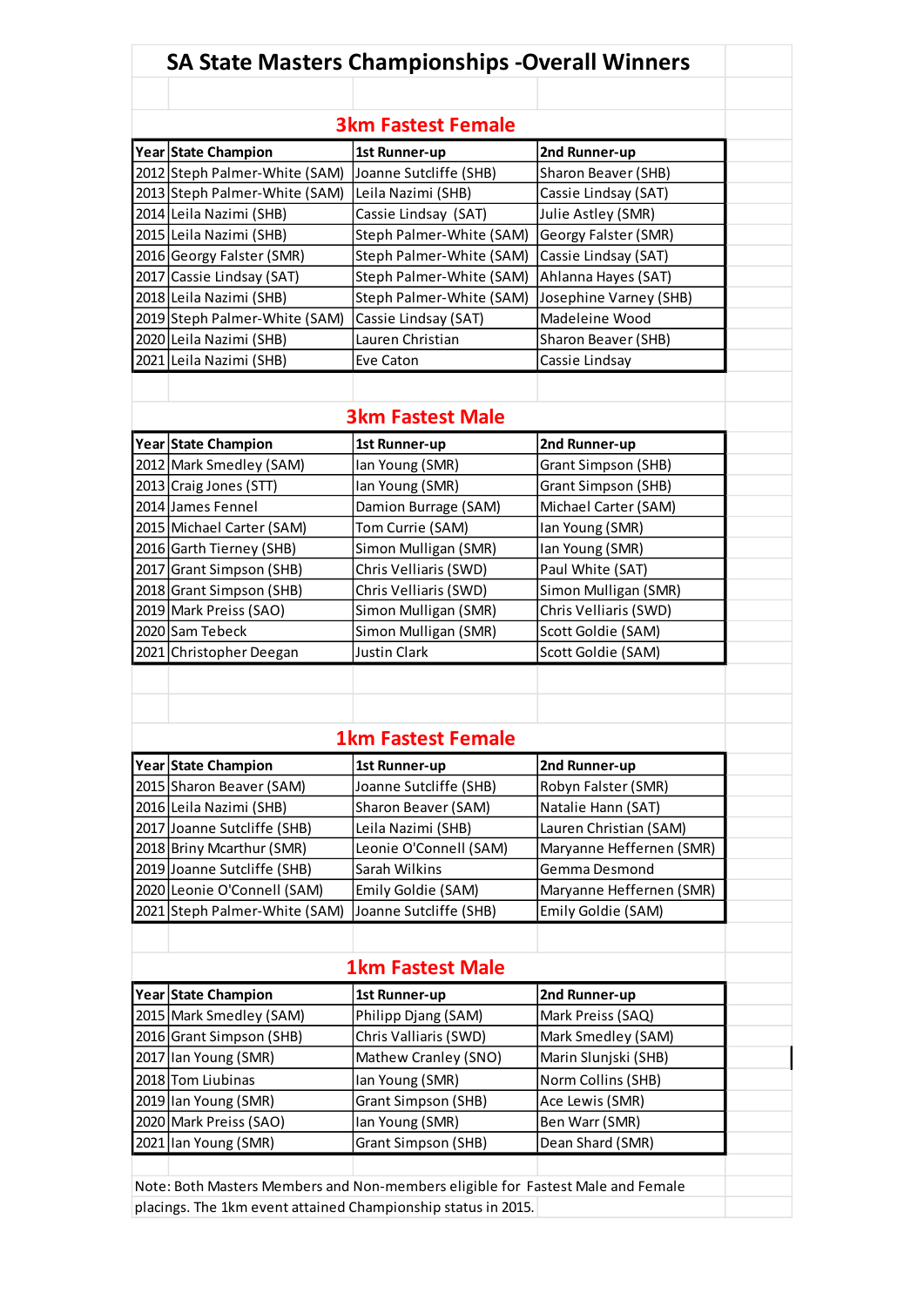|              |                                                                                              | <b>Team Trophies</b>                            |                                                                                               |  |
|--------------|----------------------------------------------------------------------------------------------|-------------------------------------------------|-----------------------------------------------------------------------------------------------|--|
|              |                                                                                              | <b>Club Champion (Aggregate Points)</b>         |                                                                                               |  |
| Year         | Winner                                                                                       | 2nd                                             | 3rd                                                                                           |  |
| 2012         | Marion (SMR)                                                                                 | Adelaide (SAM)                                  | Henley Beach (SHB)                                                                            |  |
| 2013         | Marion (SMR)                                                                                 | Adelaide (SAM)                                  | Henley Beach (SHB)                                                                            |  |
| 2014         | Marion (SMR)                                                                                 | Adelaide (SAM)                                  | Henley Beach (SHB)                                                                            |  |
| 2015         | Marion (SMR)                                                                                 | Adelaide (SAM)                                  | Tea Tree Gully (STT)                                                                          |  |
| 2016         | Marion (SMR)                                                                                 | Tea Tree Gully (STT)                            | Adelaide (SAM)                                                                                |  |
| 2017         | Marion (SMR)                                                                                 | Tea Tree Gully (STT)                            | Henley Beach (SHB)                                                                            |  |
| 2018         | Marion (SMR)                                                                                 | Henley Beach (SHB)                              | Adelaide (SAM)                                                                                |  |
| 2019         | Marion (SMR)                                                                                 | Henley Beach (SHB)                              | Atlantis (SAT)                                                                                |  |
| 2020         | Marion (SMR)                                                                                 | Tea Tree Gully (STT)                            | Adelaide (SAM)                                                                                |  |
| 2021         | Marion (SMR)                                                                                 | Adelaide (SAM)                                  | Atlantis (SAT)                                                                                |  |
|              |                                                                                              |                                                 |                                                                                               |  |
|              |                                                                                              | <b>Club Champion (Average Points / Swimmer)</b> |                                                                                               |  |
|              |                                                                                              |                                                 |                                                                                               |  |
| Year<br>2012 | Winner                                                                                       | 2nd                                             | 3rd<br>Marion (SMR)                                                                           |  |
|              |                                                                                              | Adelaide (SAM)                                  |                                                                                               |  |
|              | Atlantis (SAT)                                                                               |                                                 |                                                                                               |  |
| 2013         | Atlantis (SAT)                                                                               | Marion (SMR)                                    | Henley Beach (SHB)                                                                            |  |
| 2014         | Henley Beach (SHB)                                                                           | Adelaide (SAM)                                  | Tea Tree Gully (STT)                                                                          |  |
| 2015         | Henley Beach (SHB)                                                                           | Adelaide (SAM)                                  | Marion (SMR)                                                                                  |  |
| 2016         | Atlantis (SAT)                                                                               | Tea Tree Gully (STT)                            | Henley Beach, Marion, Western<br>Districts, Onkaparinga                                       |  |
| 2017         | Atlantis (SAT)                                                                               | Adelaide (SAM)                                  | Henley Beach (SHB)                                                                            |  |
| 2018         | Western Districts (SWD)                                                                      | Noarlunga (SNO)                                 | Adelaide (SAM)                                                                                |  |
| 2019         | Aquadome Otters (SAO)                                                                        | Marion (SMR)                                    | Atlantis (SAT)                                                                                |  |
| 2020         | <b>Western Districts (SWD)</b>                                                               | Tea Tree Gully (STT)                            | Atlantis (SAT)                                                                                |  |
| 2021         | Phoenix Masters (SPM)                                                                        | Aquadome Otters (SAO)                           | Henley Beach (SHB)                                                                            |  |
|              |                                                                                              |                                                 |                                                                                               |  |
|              | Note: Points for SA Branch club trophies awarded on basis of 4pts for Age Group winner,      |                                                 |                                                                                               |  |
|              | 3pts for 2nd, 2pts for third and 1 pt for all other placings. Trophy for Aggregate Points is |                                                 |                                                                                               |  |
|              | the point total while the Trophy based on Average Points per Swimmer is the sum of           |                                                 |                                                                                               |  |
|              |                                                                                              |                                                 | all points divided by the number of swimmers (minimum 3) from each club. Results from the 1km |  |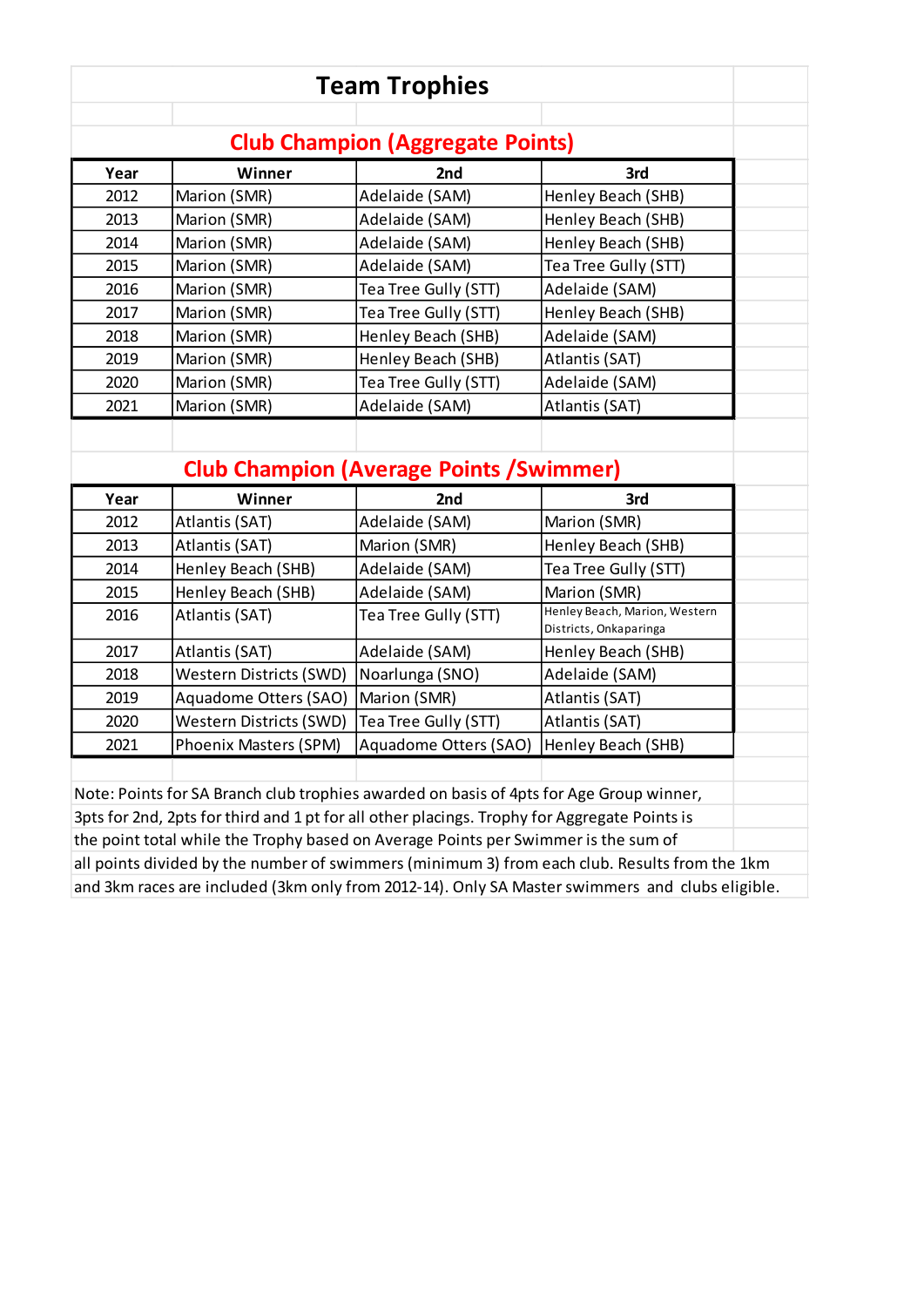|              |       |                                                                                                                                                                                            | 1km (1.25km) Female Age Group (SA Masters) |                             |              |           | 1km (1.25km) Male Age Group (SA Masters) |                                          |                                           |
|--------------|-------|--------------------------------------------------------------------------------------------------------------------------------------------------------------------------------------------|--------------------------------------------|-----------------------------|--------------|-----------|------------------------------------------|------------------------------------------|-------------------------------------------|
| Year         | Age   | 1st                                                                                                                                                                                        | 2nd                                        | 3rd                         | Year         | Age       | 1st                                      | 2nd                                      | 3rd                                       |
|              | Group |                                                                                                                                                                                            |                                            |                             |              | Group     |                                          |                                          |                                           |
| 2015         | 18-24 |                                                                                                                                                                                            |                                            |                             | 2015         | 18-24     |                                          |                                          |                                           |
| 2016         |       | Alexandra Carter (SAM)                                                                                                                                                                     |                                            |                             | 2016         |           |                                          |                                          |                                           |
| 2017         |       |                                                                                                                                                                                            |                                            |                             | 2017         |           |                                          |                                          |                                           |
| 2018<br>2019 |       |                                                                                                                                                                                            |                                            |                             | 2018<br>2019 |           |                                          |                                          |                                           |
| 2020         |       | Sarah Wilkins (SMR)                                                                                                                                                                        |                                            |                             | 2020         |           |                                          |                                          |                                           |
| 2021         |       |                                                                                                                                                                                            |                                            |                             | 2021         |           |                                          |                                          |                                           |
| 2015         | 25-29 | Katherine Whaites (STT)                                                                                                                                                                    |                                            |                             | 2015         | $25 - 29$ |                                          |                                          |                                           |
| 2016         |       |                                                                                                                                                                                            |                                            |                             | 2016         |           |                                          |                                          |                                           |
| 2017         |       | Lauren Christian (SAM)                                                                                                                                                                     |                                            |                             | 2017         |           | Ryan McMurtrie (SAO)                     |                                          |                                           |
| 2018         |       | Briny Mcarthur (SMR)                                                                                                                                                                       | Georgia Walter (SMR)                       |                             | 2018         |           |                                          |                                          |                                           |
| 2019         |       | Dhara Amin (SMR)                                                                                                                                                                           |                                            |                             | 2019         |           |                                          |                                          |                                           |
| 2020         |       |                                                                                                                                                                                            |                                            |                             | 2020         |           |                                          |                                          |                                           |
| 2021         |       | Alexandra Carter (SAM)                                                                                                                                                                     | Stephaie Walker (SNO)                      | Iustine Buchler (SMR)       | 2021         |           |                                          |                                          |                                           |
| 2015         | 30-34 |                                                                                                                                                                                            |                                            |                             | 2015         | $30 - 34$ |                                          |                                          |                                           |
| 2016         |       | Leila Nazimi (SHB)                                                                                                                                                                         | Justine Marum (SAM)                        |                             | 2016         |           |                                          |                                          |                                           |
| 2017         |       | Leila Nazimi (SHB)                                                                                                                                                                         | Jemma Bowker (SMR)                         | Wendy Wilkinson (STT)       | 2017         |           |                                          |                                          |                                           |
| 2018         |       | Jemma Bowker (SMR)                                                                                                                                                                         |                                            |                             | 2018         |           | Ben Warr (SMR)                           |                                          |                                           |
| 2019         |       |                                                                                                                                                                                            |                                            |                             | 2019         |           |                                          |                                          |                                           |
| 2020         |       | Katherine Waites (STT)                                                                                                                                                                     |                                            |                             | 2020         |           | Ben Warr (SMR)                           |                                          |                                           |
| 2021         |       |                                                                                                                                                                                            |                                            |                             | 2021         |           |                                          |                                          |                                           |
| 2015         | 35-39 |                                                                                                                                                                                            |                                            |                             | 2015         | 35-39     | John Baranoff (SAM)                      | Banjamin Lewis (STT)                     | lain Wright (SAM)                         |
| 2016         |       | Debbie Gross (STT)                                                                                                                                                                         |                                            |                             | 2016         |           |                                          |                                          |                                           |
| 2017         |       | Karen Mentha (STT)                                                                                                                                                                         | Renae Hajek (SNO)                          |                             | 2017         |           |                                          |                                          |                                           |
| 2018         |       | Karen Mentha (STT)                                                                                                                                                                         |                                            |                             | 2018         |           |                                          |                                          |                                           |
| 2019         |       | Eva Alvarez de Eulate (SPS)                                                                                                                                                                |                                            |                             | 2019         |           | Ace Lewis (SMR)                          |                                          |                                           |
| 2020         |       |                                                                                                                                                                                            |                                            |                             | 2020         |           |                                          |                                          |                                           |
| 2021         |       | Anna Tate (SPM)                                                                                                                                                                            |                                            |                             | 2021         |           | Craig Zubrinich (SAO)                    |                                          |                                           |
| 2015         | 40-44 | Samantha Jacobs (STT)                                                                                                                                                                      | Rachael Thorpe (STT)                       | Deborah Brown (SAQ)         | 2015         | 40-44     | Mark Preiss (SAQ)                        |                                          |                                           |
| 2016         |       | Jennifer Heath (SMR)                                                                                                                                                                       | Rachael Thorpe (STT)                       | Claire McCaffrey (SMR)      | 2016         |           | Chris Valliaris (SWD)                    | Mark Preiss (SAO)                        | John Baranoff (SAM)                       |
| 2017         |       | Rachael Thorpe (STT)                                                                                                                                                                       |                                            |                             | 2017         |           | Mathew Cranley (SNO)                     | Michael Gaibinger (SMR)                  | Andrew Cranley (SNO)                      |
| 2018         |       |                                                                                                                                                                                            |                                            |                             | 2018         |           |                                          |                                          |                                           |
| 2019         |       | Rachael Thorpe (STT)                                                                                                                                                                       |                                            |                             | 2019         |           | Evan Hayes SAT)                          |                                          |                                           |
| 2020         |       | Karen Mentha (STT)                                                                                                                                                                         | Sonya Montgomerie (SAM)                    |                             | 2020         |           |                                          |                                          |                                           |
| 2021         |       |                                                                                                                                                                                            |                                            |                             | 2021         |           | Ace Lewis (SMR)                          |                                          |                                           |
| 2015         | 45-49 | Sharon Beaver (SAM)                                                                                                                                                                        | Helen Tucker (SNO)                         | Ruth Zeigler (STT)          | 2015         | 45-49     | Gavin Rowell (SMR)                       | Roman Zaika (SAM)                        | Darryl Wallis (STT)                       |
| 2016         |       | Sharon Beaver (SAM)                                                                                                                                                                        | Natalie Hann (SAT)                         | Samantha McKinlay (SHB)     | 2016         |           | Gavin Rowell (SMR)                       | Darryl Wallis (STT)                      |                                           |
| 2017         |       | Jennifer Heath (SMR)                                                                                                                                                                       | Joanne Bros (SMR)                          | Deborah Brown (SAM)         | 2017         |           | Michael Hughes (STT)                     | Gavin Rowell (SMR)                       | Mark Francis (SMR)                        |
| 2018         |       | Suzanne Pinyon (SHB)                                                                                                                                                                       | Deborah Brown (SAM)                        | Heather Anderson (SAT)      | 2018         |           | Andrew Cranley (SNO)                     |                                          |                                           |
| 2019         |       | Vanessa Tricker (STT)                                                                                                                                                                      | Jennifer Heath (SMR)                       | Meredith Ryan (SMR)         | 2019         |           | Troy Williams (SAT)                      | Andrew Cranley (SNO)                     | Darryl Wallis (STT)                       |
| 2020         |       | Emily Goldie (SAM)                                                                                                                                                                         | Meredith Ryan (SMR)                        | Rachel Thorpe (STT)         | 2020         |           | Mark Preiss (SAO)                        | David Bryce (SHB)                        | Andrew Cranley (SNO)                      |
| 2021         |       | Emily Goldie (SAM)                                                                                                                                                                         | Jennifer Heath (SMR)                       | Cloe Steveson (SAT)         | 2021         |           | Dean Shard (SMR)                         | Iohn Baranoff (SPM)                      |                                           |
| 2015         | 50-54 | Anita Blackmore (STT)                                                                                                                                                                      | Chimene O'Rafferty                         | Susan Lacey (SAQ)           | 2015         | 50-54     | Michael Perkins (SMR)                    | John Dundon (SHB)                        | Mark Constable (SWD)                      |
| 2016         |       | Leanne Markey (SNO)                                                                                                                                                                        | Dodie Smith (STT)                          | Barbara Burnet (SAM)        | 2016         |           | Norm Collins (SHB)                       | Mark Trenwith (SMR)                      | Rodney French (SAO)                       |
| 2017         |       | Sharon Beaver (SAM)                                                                                                                                                                        | Helen Tucker (SNO)                         | Anita Blackmore (STT)       | 2017         |           | Scott Jones (SNO)                        | Rodney French (SAO)                      | Andrew Smith (SMR)                        |
| 2018         |       | Helen Tucker (SNO)                                                                                                                                                                         | Leanne Markey (SNO)                        | Wendy Lewis (SHB)           | 2018         |           | Kent Nelson (SAM)                        | Grant Tucker (SNO)                       |                                           |
| 2019         |       | Helen Tucker (SNO)                                                                                                                                                                         | Melinda Lutton (SNO)                       | Yumi Brown (SAO)            | 2019         |           | Stephen Osborne (SHB)                    | Gavin Rowell (SMR)                       | Tim Pexton (SAT)                          |
| 2020         |       | Helen Tucker (SNO)                                                                                                                                                                         | Helen Hayes (SNO)                          | Melinda Lutton (SNO)        | 2020         |           | Michael Hughes (STT)                     | Darryl Wallis (STT)                      | Guillermo Cuesta (SMR)                    |
| 2021         |       | Maggie Evans (SMR)                                                                                                                                                                         | Sarah Langsford (SMR)                      |                             | 2021         |           | Gavin Rowell (SMR)                       | Darryl Wallis (STT)                      |                                           |
| 2015         | 55-59 | Joanne Sutcliffe (SHB)                                                                                                                                                                     | Robyn Falster (SMR)                        | Deborah Waering (SMR)       | 2015         | 55-59     | Mark Smedley (SAM)                       | Barry Payne (SHB)                        | Christopher Carter (SAM)                  |
| 2016         |       | Robyn Falster (SMR)                                                                                                                                                                        | Sue Filmer (SMR)                           | Penelope O'Shea (SAO)       | 2016         |           | Mark Smedley (SAM)                       | Barry Payne (SHB)                        | Peter Cleary (SAM)                        |
| 2017         |       | Joanne Sutcliffe (SHB)                                                                                                                                                                     | Robyn Falster (SMR)                        | Sue Filmer (SMR)            | 2017         |           | Marin Slunjski (SHB)                     | John Dundon (SHB)                        | Brian Morris (SAM)                        |
| 2018         |       | Robyn Falster (SMR)                                                                                                                                                                        | Rosemary White (SHB)                       | Helen Walsh (SMR)           | 2018         |           | Norm Collins (SHB)                       | Mark Smedley (SAM)                       | Nigel Skeates (SHB)                       |
| 2019<br>2020 |       | Joanne Sutcliffe (SHB)<br>Eimer Muir-Cochrane (SWD)                                                                                                                                        | Robyn Falster (SMR)<br>Yumi Brown (SAO)    | Sally Blenkinsop (SAT)      | 2019<br>2020 |           | Mark Smedley (SAM)<br>John Dundon (SHB)  | John Dundon (SHB)<br>Mark Trenwith (SMR) | Nigel Skeates (SHB)<br>Andrew Smith (SMR) |
| 2021         |       | Stehanie Palmer-White (SAM)                                                                                                                                                                | Eimer Muir-Cochrane (SWD)                  | Anita Blackmore (STT)       | 2021         |           | John Dundon (SHB)                        | Norm Collins (SPM)                       | Tim Burfield (SAT)                        |
| 2015         | 60-64 | Robyn Brown (SMR)                                                                                                                                                                          | Judith Groves (SMR)                        | Mary Lane (STT)             | 2015         | 60-64     | Philipp Djang (SAM)                      | <b>Tony Fowler (SMR)</b>                 | Geoff McConachy                           |
| 2016         |       | Leonie O'Connell (SAM)                                                                                                                                                                     | Janice Gill (STT)                          | Betty Reinboth (SAM)        | 2016         |           | Grant Simpson (SHB)                      | Tony Fowler (SMR)                        | Michael Harry (SAM)                       |
| 2017         |       | Leonie O'Connell (SAM)                                                                                                                                                                     | Robyn Brown (SMR)                          | Pam Gunn (SAM)              | 2017         |           | Michael Walker (SHB)                     | Tony Fowler (SMR)                        | Peter Cragen (SMR)                        |
| 2018         |       | Leonie O'Connell (SAM)                                                                                                                                                                     | Maryanne Heffernan (SMR)                   | Heather Carbone (SMR)       | 2018         |           | Barry Payne (SHB)                        | Michael Walker (SHB)                     | Tony Fowler (SMR)                         |
| 2019         |       | Maryanne Heffernan (SMR)                                                                                                                                                                   | Heather Carbone (SMR)                      | Helen Walsh (SMR)           | 2019         |           | Grant Simpson (SHB)                      | Tony Fowler (SMR)                        | Peter Cragen (SMR)                        |
| 2020         |       | Leonie O'Connell (SAM)                                                                                                                                                                     | Maryanne Heffernan (SMR)                   | Heather Carbone (SMR)       | 2020         |           | Mark Smedley (SAM)                       | Barry Payne (SHB)                        | Joe Bayer (SHB)                           |
| 2021         |       | Joanne Sutcliffe (SHB)                                                                                                                                                                     | Rosemary White (SHB)                       | Heather Carbone (SMR)       | 2021         |           | Christopher Carter (SAM)                 | Neil Anderson (SMR)                      | Joe Bayer (SHB)                           |
| 2015         | 65-69 | Terry Carter (SMR)                                                                                                                                                                         | Jenny Mulqueen (STT)                       | Judy Vowles (SMR)           | 2015         | 65-69     | Stephen Carthew (SMR)                    | Bob O'Brien (STT)                        | Douglas Mason (SAM)                       |
| 2016         |       | Jan Simons (SAT)                                                                                                                                                                           | Terry Carter (SMR)                         | Maddy Edgely-Smith (STT)    | 2016         |           | Stephen Carthew (SMR)                    | Dennis Hay (SMR)                         | Neal Bertram (SMR)                        |
| 2017         |       | Terry Carter (SMR)                                                                                                                                                                         | Maddy Edgely-Smith (STT)                   | Judy Vowles (SMR)           | 2017         |           | Ian Young (SMR)                          | John Middleton (SMR)                     | Dennis Hay (SMR)                          |
| 2018         |       | Robyn Brown (SMR)                                                                                                                                                                          | Eithne Mayton (STT)                        | Terry Carter (SMR)          | 2018         |           | Ian Young (SMR)                          | John Middleton (SMR)                     | Keith Reid (SAT)                          |
| 2019         |       | Eithne Mayton (STT)                                                                                                                                                                        | Robyn Brown (SMR)                          | Maddy Edgely-Smith (STT)    | 2019         |           | Ian Young (SMR)                          | Michael Harry (SAM)                      | Greg Cooper (SAM)                         |
| 2020         |       | Eithne Mayton (STT)                                                                                                                                                                        | Pam Gunn (SAM)                             | Susan Graebner (SAM)        | 2020         |           | Ian Young (SMR)                          | Tony Fowler (SMR)                        | Peter Cragen (SMR)                        |
| 2021         |       | Maryanne Heffernan (SMR)                                                                                                                                                                   | Leonie O'Connell (SAM)                     | Robyn Brown (SMR)           | 2021         |           | Ian Young (SMR)                          | Grant Simpson (SPM)                      | Tony Fowler (SMR)                         |
| 2015         | 70-74 | Joy Page (STT)                                                                                                                                                                             | Maureen Starrs (SMR)                       |                             | 2015         | 70-74     | Brian Robinson (STT)                     | Denys Smith SHB)                         | Len Mayton (STT)                          |
| 2016         |       | Joy Page (STT)                                                                                                                                                                             | Jenny Mulqueen (STT)                       | Janice Langan (SMR)         | 2016         |           | Ron Hardy (SMR)                          | Tim Calver (SAT)                         | Robert Harris (SOP)                       |
| 2017         |       | Jenny Mulqueen (STT)                                                                                                                                                                       |                                            |                             | 2017         |           | Stephen Carthew (SMR)                    | Len Mayton (STT)                         |                                           |
| 2018         |       | Jenny Mulqueen (STT)                                                                                                                                                                       |                                            |                             | 2018         |           | Tim Calver (SAT)                         | Stephen Carthew (SMR)                    | Len Mayton (STT)                          |
| 2019         |       | Jenny Mulqueen (STT)                                                                                                                                                                       | Judy Vowles (SMR)                          |                             | 2019         |           | Ron Hardie (SMR)                         | Tim Calver (SAT)                         | Trevor Sheehan (SWD)                      |
| 2020         |       | Jenny Mulqueen (STT)                                                                                                                                                                       | Janice Langan (SMR)                        | Judy Vowles (SMR)           | 2020         |           | Keith Reid (SAT)                         | John Middleton (SAT)                     | Stephen Carthew (SMR)                     |
| 2021         |       | Eithne Mayton (STT)                                                                                                                                                                        | Christine Walsh (SNO)                      | Madeline Edgley-Smith (STT) | 2021         |           | Stephen Carthew (SMR)                    | John Gamlen (STT)                        | John Middleton (SAT)                      |
| 2015         | 75-79 | Barbara Pearce (SMR)                                                                                                                                                                       |                                            |                             | 2015         | 75-79     |                                          |                                          |                                           |
| 2016         |       | Barbara Pearce (SMR)                                                                                                                                                                       |                                            |                             | 2016         |           | Rab Blair (STT)                          | Raymond Ham (SWD)                        |                                           |
| 2017         |       | Maureen Starrs (SMR)                                                                                                                                                                       |                                            |                             | 2017         |           | Rab Blair (STT)                          | Denys Smith SHB)                         | Brian Robinson (STT)                      |
| 2018         |       | Pauline Smith (SHB)                                                                                                                                                                        |                                            |                             | 2018         |           | Denys Smith (SHB)                        | Brian Robinson (STT)                     | Raymond Hamm (SWD)                        |
| 2019         |       | Pauline Smith (SHB)                                                                                                                                                                        | Maureen Starrs (SMR)                       |                             | 2019         |           | Alan Suskin (SAT)                        | Laurie Brett (SAT)                       | Brian Robinson (STT)                      |
| 2020         |       |                                                                                                                                                                                            |                                            |                             | 2020         |           | Alan Suskin (SAT)                        | Len Mayton (STT)                         |                                           |
| 2021         |       | Jenny Mulqueen (STT)                                                                                                                                                                       | Janice Langan (SMR)                        | Pauline Smith (SHB)         | 2021         |           | Ron Hardie (SMR)                         | Laurie Brett (SAT)                       | Alan Suskin (SAT)                         |
| 2017         | 80-84 | Barbara Pearce (SMR)                                                                                                                                                                       |                                            |                             | 2017         | 80-84     |                                          |                                          |                                           |
| 2018         |       | Barbara Pearce (SMR)                                                                                                                                                                       |                                            |                             | 2018         |           |                                          |                                          |                                           |
| 2019         |       | Barbara Pearce (SMR)                                                                                                                                                                       |                                            |                             | 2019         |           | Rab Blair (STT)                          | Darryl Hawkes (SMR)                      |                                           |
| 2020         |       | Barbara Pearce (SMR)                                                                                                                                                                       |                                            |                             | 2020         |           | Rab Blair (STT)                          |                                          |                                           |
| 2021         |       | Barbara Pearce (SMR)                                                                                                                                                                       |                                            |                             | 2021         |           | Denys Smith (SHB)                        | Rab Blair (STT)                          |                                           |
|              |       |                                                                                                                                                                                            |                                            |                             |              |           |                                          |                                          |                                           |
|              |       | Note: Competition over the 1km distance started in 2012 but only became a State Masters<br>Championship event in 2015. Only SA Masters members who are financial are eligible for placings |                                            |                             |              |           |                                          |                                          |                                           |